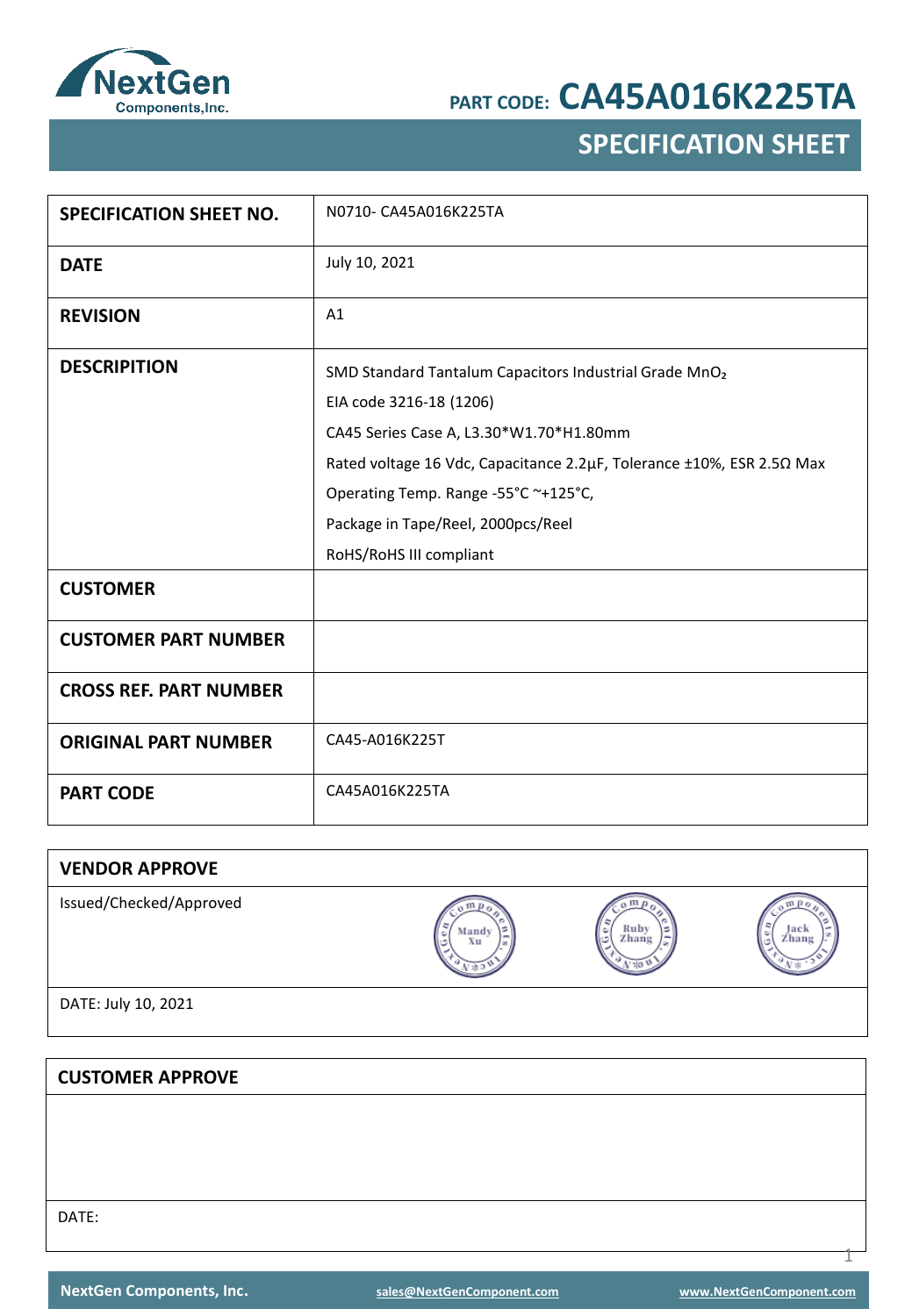

**SMD TANTALUM CAPACITORS CA45 SERIES CASE A**

#### **MAIN FEATURE**

- RoHS III Compliant
- Wide Operating Temperature Range -55~+125℃
- Small volume, High Stability
- Good Frequency Characteristic

#### **APPLICATION**

- For Surface Mount Consumer Electronic Equipment
- Color TV sets, PC, Mobile Telephone sets Pickup camera Radar etc.

### **PART CODE GUIDE**



| <b>CA45</b> | 016 | 225<br>225 | - - |
|-------------|-----|------------|-----|
|             |     |            |     |

1) CA45: Series code for SMD Standard Tantalum Capacitors Industrial Grade MnO<sub>2</sub>

2) **A**: Case size code for Dimension L3.30\*W1.70\*H1.80mm , EIA code 3216-18

3) **016**: Rated voltage Code, 016: 16 Vdc

4) **K**: Capacitance Tolerance code, K: +/-10%; M: +/-20%

5) **225**: Capacitance Code: 1st two digits represent Significant figures, 3rd Digit specifies number of Zeros. 225: 2.2μF

- 6) **T**: Package in Tape/Reel, 2000pcs/Reel
- 7) **A**: Internal control or Customer's Special Code (A~Z or 1~9)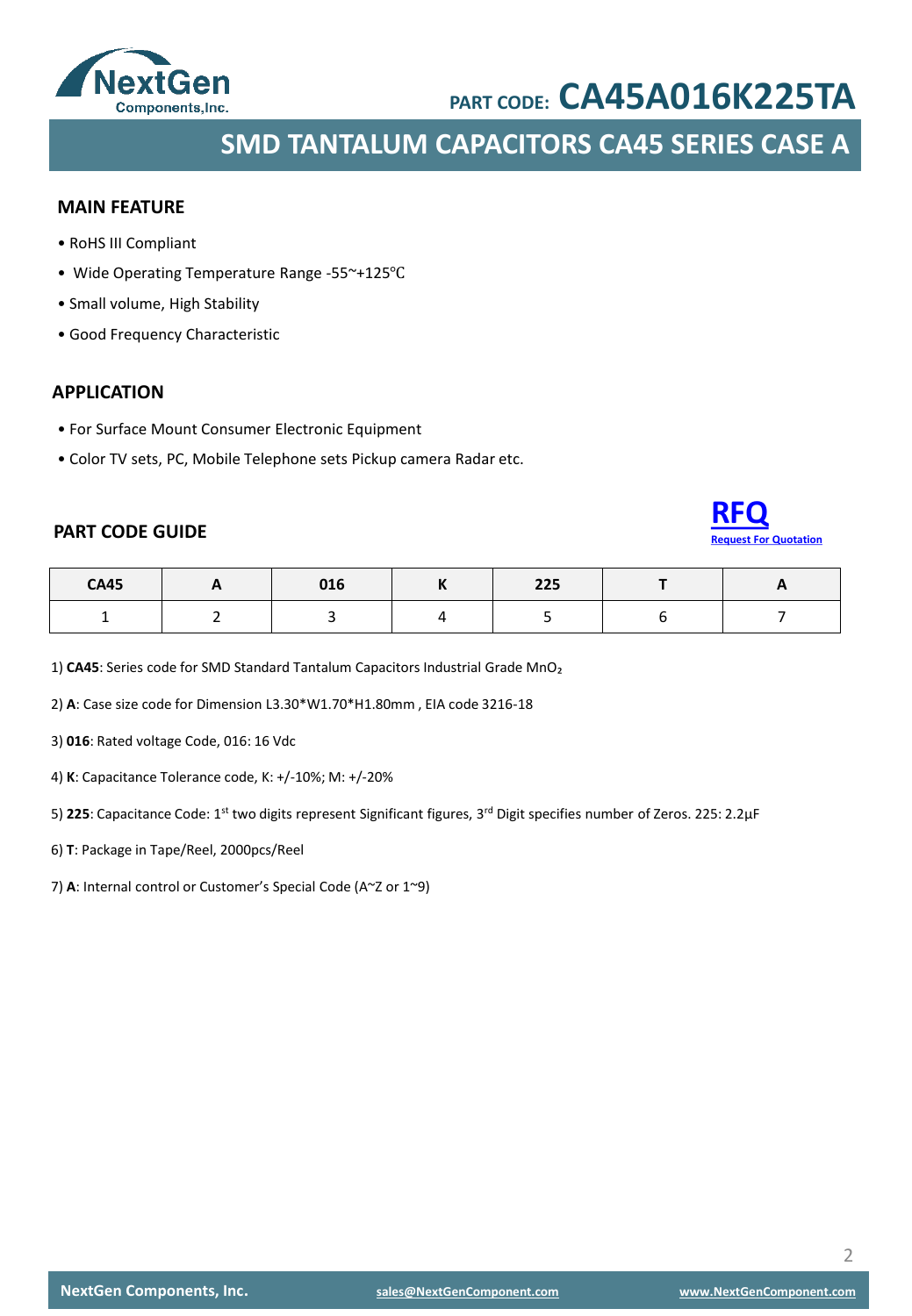

**SMD TANTALUM CAPACITORS CA45 SERIES CASE A**





| Code             |     | ∽ |     | $\cdot$ |    | -  |    |     |    |
|------------------|-----|---|-----|---------|----|----|----|-----|----|
| Rate Voltage (V) | د.2 |   | b.3 | 10      | 16 | 20 | رے | ر ر | υc |

3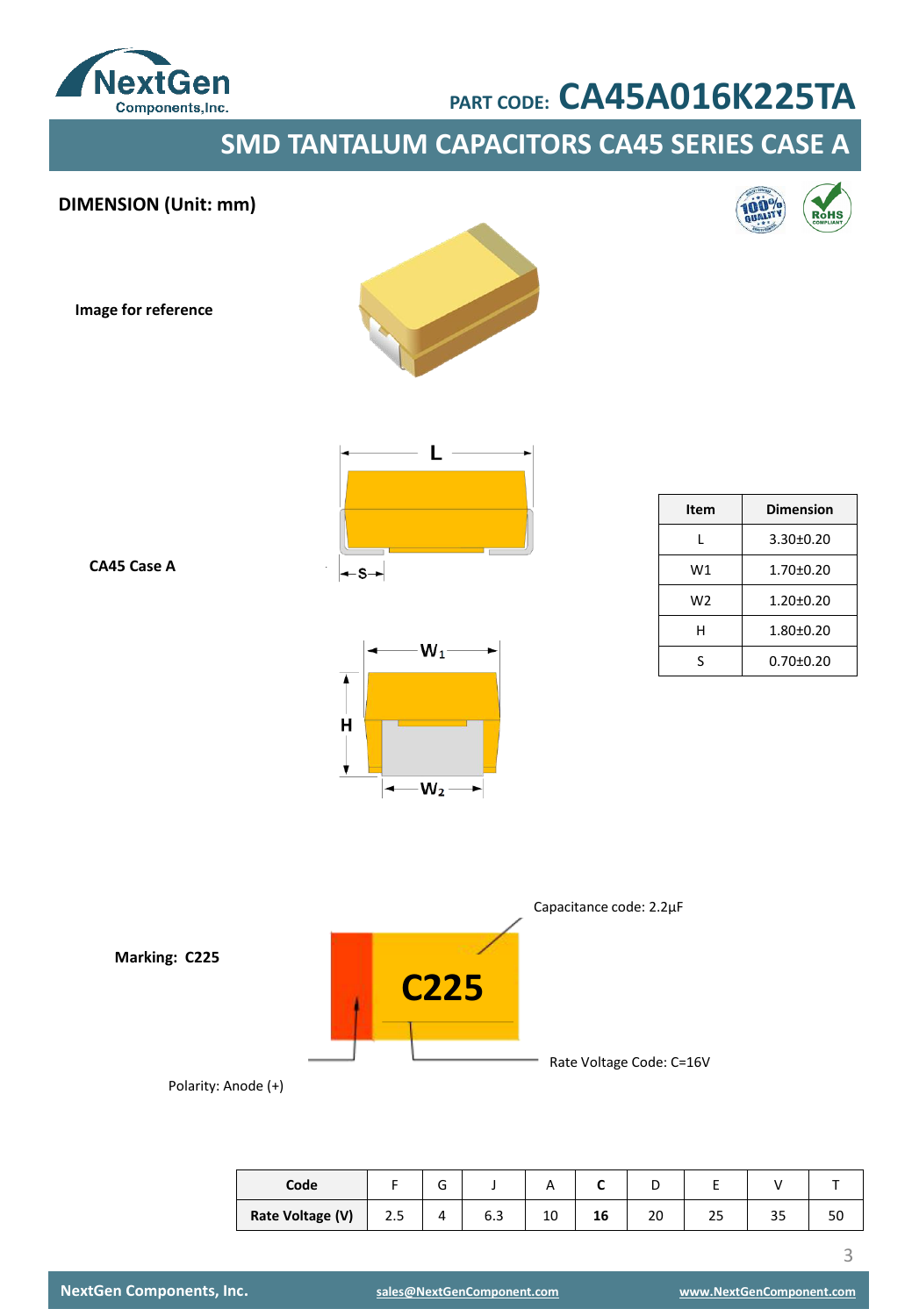

**SMD TANTALUM CAPACITORS CA45 SERIES CASE A**

#### **PRODUCT STRUCTURE Image for reference**



### **LAND DIMENSIONS/COURTYARD**



**Density Level A:** For low-density product applications. Recommended for wave solder applications and provides a wider process window for reflow solder processes. **Density Level B**: For products with a moderate level of component density. Provides Recommended Profile Conditions for reflow solder processes. **Density Level C**: For high component density product

applications. Before adapting the Min. land pattern variations, the user should perform qualification testing based on the conditions outlined in IPC - 7351). **Note:** 

1. Height of these chips may create problems in wave soldering.

2. Land pattern geometry is too small for silkscreen outline.

| Case<br>Code | Item                                                                        | Code           | <b>Dimension</b><br>(mm) |
|--------------|-----------------------------------------------------------------------------|----------------|--------------------------|
| A            | Density                                                                     | W              | 1.35                     |
| (EIA         | Level A<br>Max.                                                             | L              | 2.2                      |
| 3216-18)     | (Most)<br>Land                                                              | S              | 0.62                     |
|              | Protrusion<br>Density<br>Level B<br>Max.<br>(Nominal)<br>Land<br>Protrusion | V1             | 6.02                     |
|              |                                                                             | V <sub>2</sub> | 2.80                     |
|              |                                                                             | W              | 1.23                     |
|              |                                                                             | Г              | 1.80                     |
|              |                                                                             | S              | 0.82                     |
|              |                                                                             | V1             | 4.92                     |
|              |                                                                             | V <sub>2</sub> | 2.30                     |
|              | Density                                                                     | W              | 1.13                     |
|              | Level C<br>Max.<br>(Least)<br>Land<br>Protrusion                            | L              | 1.42                     |
|              |                                                                             | S              | 0.98                     |
|              |                                                                             | V1             | 4.06                     |
|              |                                                                             | V <sub>2</sub> | 2.04                     |

4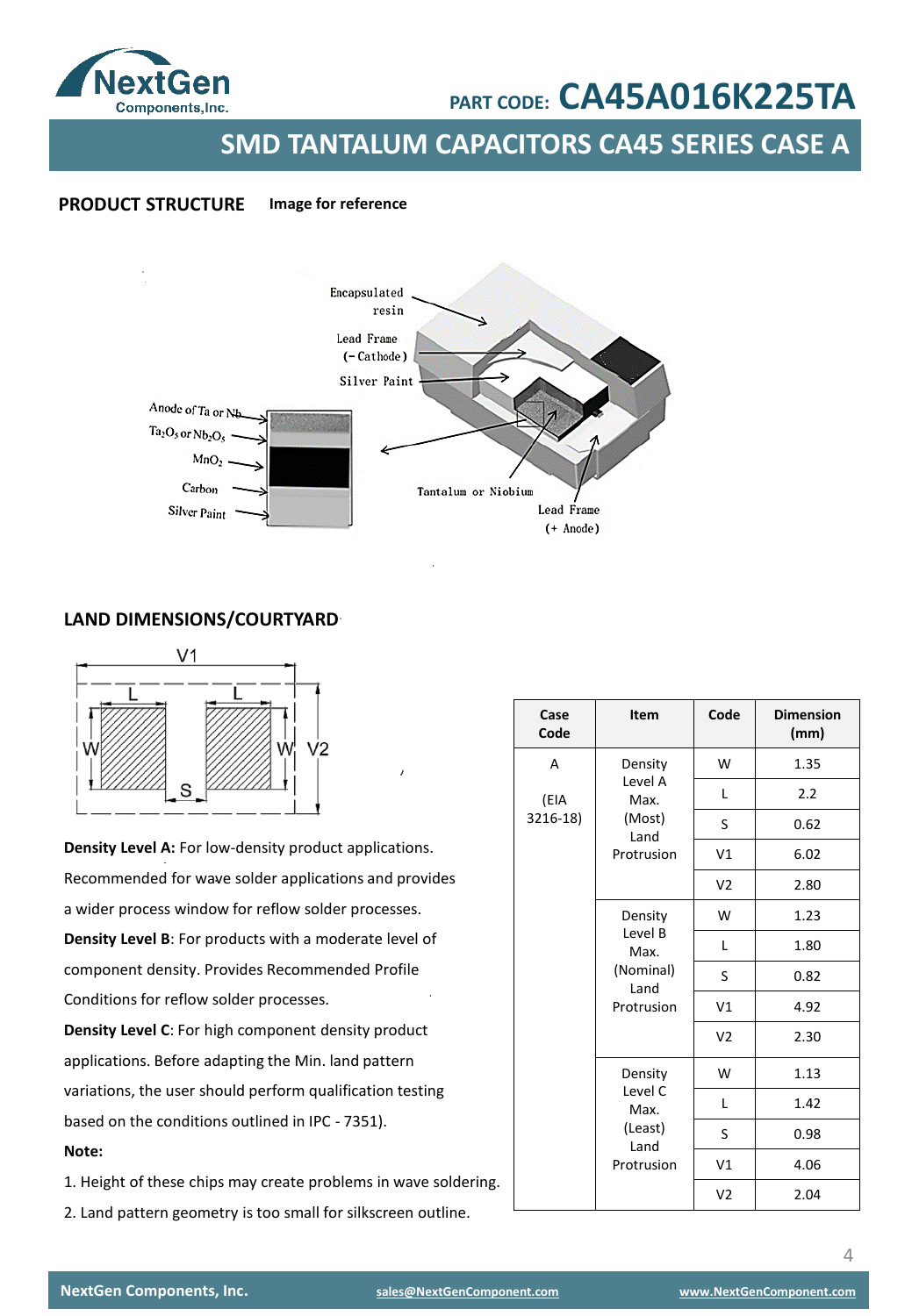

**SMD TANTALUM CAPACITORS CA45 SERIES CASE A**

### **ELECTRONICAL CHARACTERISTICS**

| Item                                         | Unit            | Symbol         | Characteristic                                                                                                                             | Condition                                                           |
|----------------------------------------------|-----------------|----------------|--------------------------------------------------------------------------------------------------------------------------------------------|---------------------------------------------------------------------|
| <b>Operating</b><br><b>Temperature Range</b> | °C              |                | $-55^{\sim}+125$                                                                                                                           | $\omega > 85^{\circ}$ C<br><b>Applying Voltage</b><br>Derating: 10V |
| <b>Rated Voltage</b><br>Range                | V <sub>DC</sub> |                | 16                                                                                                                                         |                                                                     |
| Capacitance<br><b>Tolerance</b>              | %               |                | ±10                                                                                                                                        | @25°C, 100Hz                                                        |
| <b>Leakage Current</b>                       | μA              | $\overline{0}$ | Measured after 5 Minutes Application<br>of rated voltage reading,<br>1 0≤ 0.01 CRUR or 0.5µA Max.<br>whichever is greater @25 $^{\circ}$ C | $Cr: (\mu F)$ Nominal<br>Capacitance<br>UR: (V) Rated voltage       |
| Capacitance                                  | μF              | C <sub>R</sub> | 2.2                                                                                                                                        | @25°C, 100Hz                                                        |
| <b>Dissipation Factor</b>                    | %               | $tg\delta$     | 6.0 Max.                                                                                                                                   |                                                                     |
| <b>ESR</b>                                   | Ω               |                | 2.5 Max.                                                                                                                                   | @25°C, 100KHz                                                       |

### **TEMPERATURE CHARACTERISTICS**

| <b>Item</b>                                  | Unit      | Capacitance change<br><b>Dissipation Factor</b><br>(tgδ Max) |                                                                                              |        |       | Leakage Current<br>$(1$ Max.)          |        |        |                                      |
|----------------------------------------------|-----------|--------------------------------------------------------------|----------------------------------------------------------------------------------------------|--------|-------|----------------------------------------|--------|--------|--------------------------------------|
| <b>Temperature</b><br><b>Characteristics</b> |           |                                                              |                                                                                              |        |       | @Nominal Capacitance 2.2 µF            |        |        |                                      |
|                                              | $\circ$ C | $-55$                                                        | $+85$                                                                                        | $+125$ | $-55$ | $+85$                                  | $+125$ | $+85$  | $+125$                               |
|                                              | %         | 9                                                            | 9                                                                                            | 12     |       |                                        |        |        |                                      |
|                                              | %         |                                                              |                                                                                              |        | ±10   | ±10                                    | ±12    |        |                                      |
|                                              | μA        |                                                              |                                                                                              |        |       |                                        |        | $8*10$ | $10*10$                              |
| <b>Load Life</b>                             |           |                                                              | ≤150%<br>of the specified value                                                              |        |       | Within $±$ 10%<br>of the initial value |        |        | $\leq 8$ * of the<br>specified value |
| <b>Failure Rate Level</b>                    |           |                                                              | Under the normal load of 1000 hours, the failure rate of the product is less than<br>100 ppm |        |       |                                        |        |        |                                      |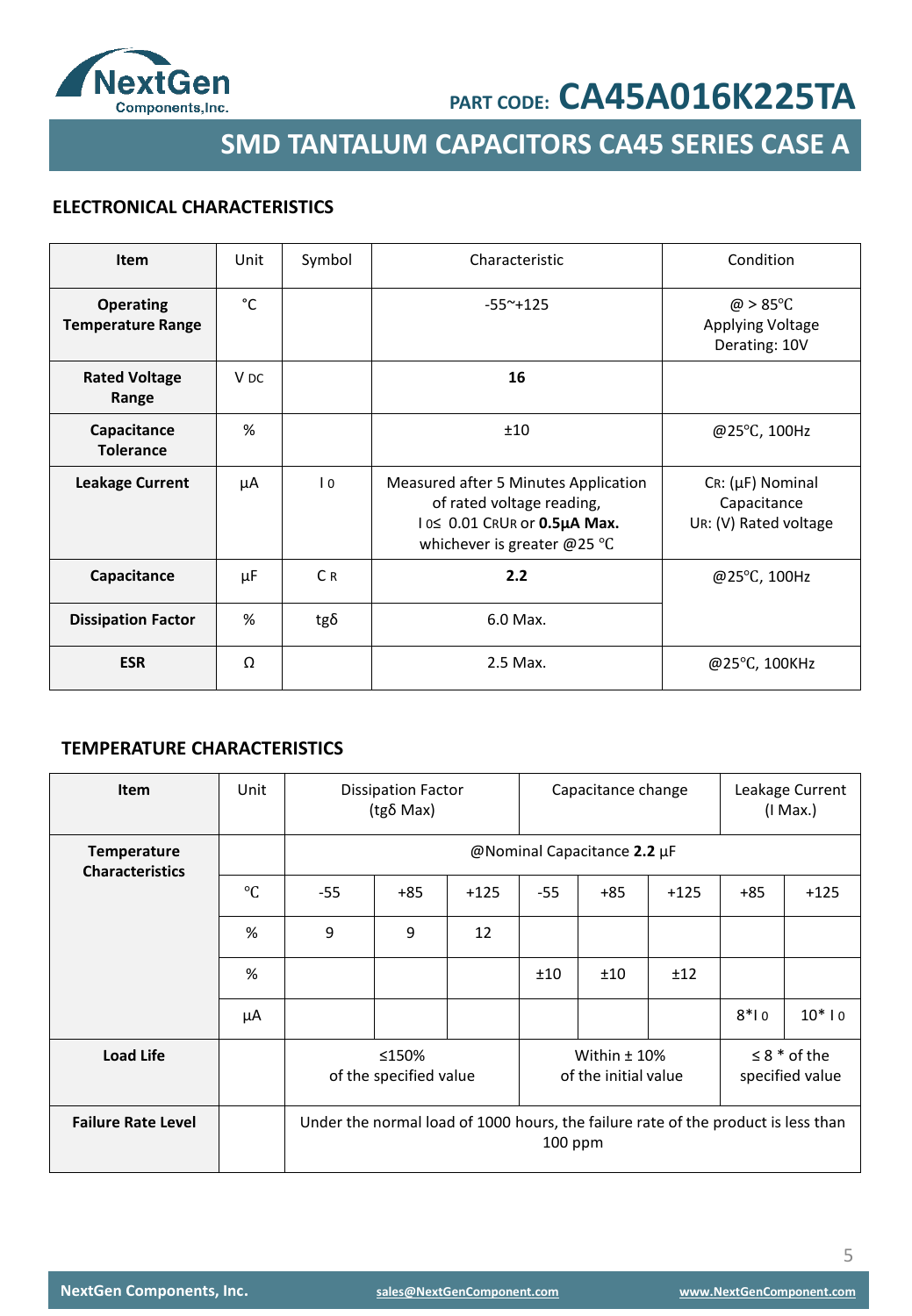

### **SMD TANTALUM CAPACITORS CA45 SERIES CASE A**

#### **APPLICATION NTOE**

#### **Storage Condition**

- 1) Environmental temperature:  $10^{\circ}$ C ~ +30°C
- 2) Relative humidity no more than 60%
- 3) Storing period: No more than one and half year since the date of stocking.

#### **Application Guide**

#### **1) Ripple current and voltage**

If the ripple current is applied to the capacitor, the Joule heat (power dissipated) will be generated in the capacitor,

so it will affect the reliability of the capacitor.

(1) Power Dissipated

The actual power dissipated can be calculated using the following formula:  $P=I^2 \times ESR$ ………Formula 1

P: Power dissipated (W); I: Ripple current (A); ESR: Equivalent series resistance (Ω)

Power Dissipation for Case A ( EIA Code 3216-16): 65mW Max. @+25°C

(2) Ripple current

Using the maximum power dissipation 65mW Max., the ripple current can be calculated using the following

formula:  $I = \sqrt{\frac{P}{ESR}}$  ×K×F............Formula 2

K: Temperature derating factor...... Table 1; F: Frequency derating factor........ Table 2

ESR: Refer to the ratings of each specific product

#### Table 1: Temperature Drop Factor K

| <b>Temperature</b> | <b>Temperature</b><br><b>Derating Factor K</b> |
|--------------------|------------------------------------------------|
| 25 °C              |                                                |
| 85 °C              | 0.9                                            |
| 125 °C             | በ 4                                            |

Table 2: Frequency Derating Factor F

| <b>Frequency</b><br>(KHz) | 10   | 100 | 500  | 1000 |
|---------------------------|------|-----|------|------|
| MnO <sub>2</sub>          | 0.80 | 1.0 | 1.15 | 1.20 |
| Polymer                   | 0.75 | 1.0 | 1.10 | 1.30 |

Using formula 3 to calculate corrugated voltage E: E=Z×I………. Formula 3

E: Ripple voltage; Z: Specific frequency impedance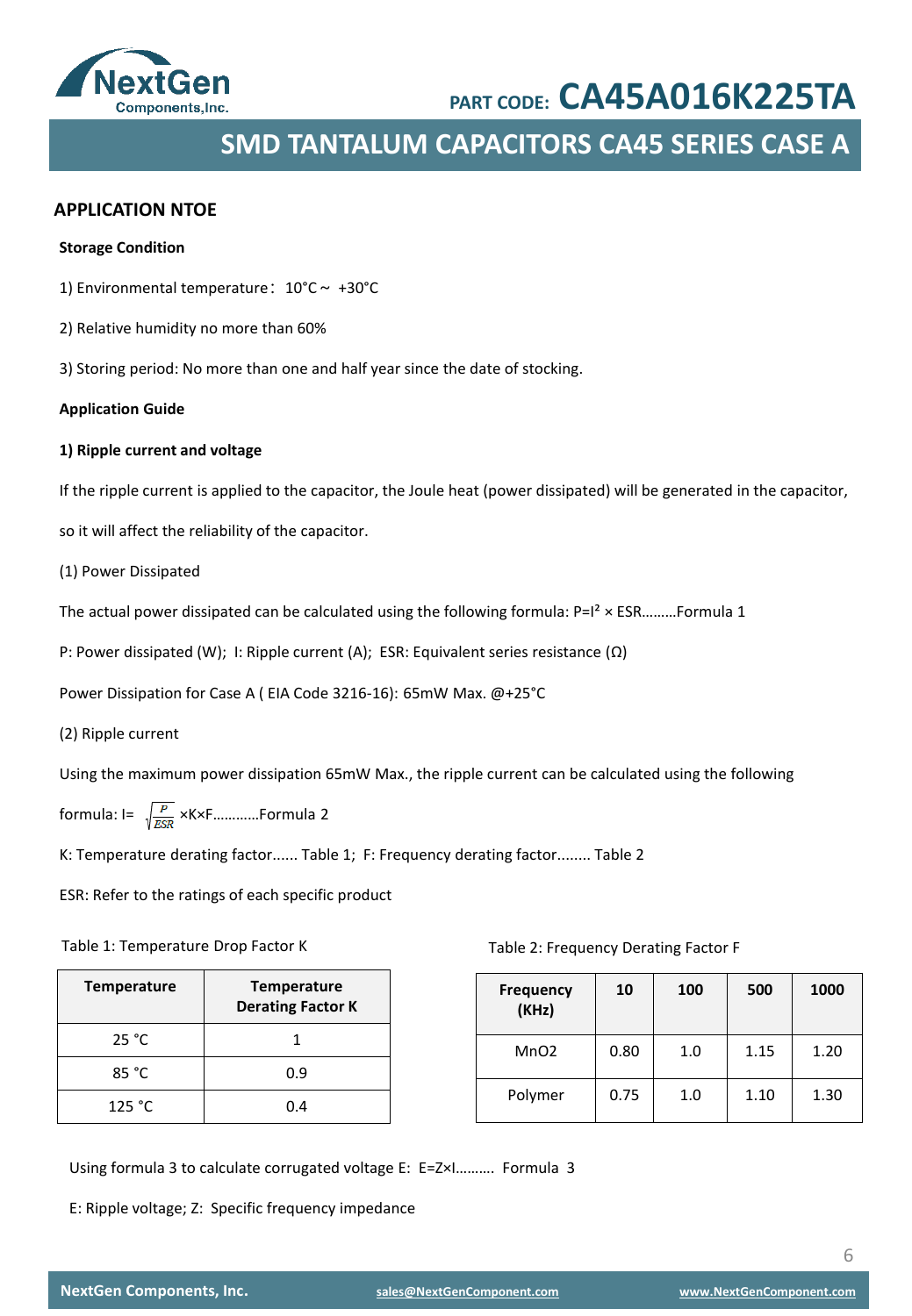

### **SMD TANTALUM CAPACITORS CA45 SERIES CASE A**

#### (3) Ripple voltage

The ripple voltage applied to the capacitor is limited by three criteria.

- (a) The power dissipation in the ESR of capacitor must not exceed 65mW Max. @+25°C
- (b) The positive peak AC voltage plus the DC bias voltage must not exceed the DC voltage rating of the capacitor.

(c) The negative peak AC voltage, in combination with the bias voltage, if any , must not exceed the permissible

reverse voltage ratings presented .

#### **2) Reverse voltage**

Solid tantalum capacitors are polarized devices , and applied reverse voltage can not be allowed . If the reverse

voltage is unavoidable, a small degree of transient reverse voltage is permissible for short periods as follow.

25°C……. 10% of Max. rated voltage or 1V whichever is smaller

85°C……. 5% of Max. rated voltage or 0.5V whichever is smaller

125°C……1% of Max. rated voltage or 0.1V whichever is smaller

Even under these restrictions, capacitors can not be used continuously in reverse voltage mode.

#### **3) Working voltage**

(1) For general applications, using 50% of rated voltage of capacitors or less.

(2) When used at the power circuit, low impedance circuit , coupling circuit or witching circuit which has leakage current problems, please design the circuit with voltage under 30% of the working voltage ( max 50%) to avoid

the adverse effect of the surge current.

(3) Derating voltage when temperature above 85°C.

When the chip tantalum capacitor is used at 85<sup>°</sup>C or more temperatures, the reduced voltage (UT) is calculated

from the following expression, however, note that the ambient temperature is not more than 125℃.

U T=V 0 (U R-U C)(T-85)/40

UR: Rated voltage (V); UC: Derating voltage at 125°C; T: Ambient temperature (°C )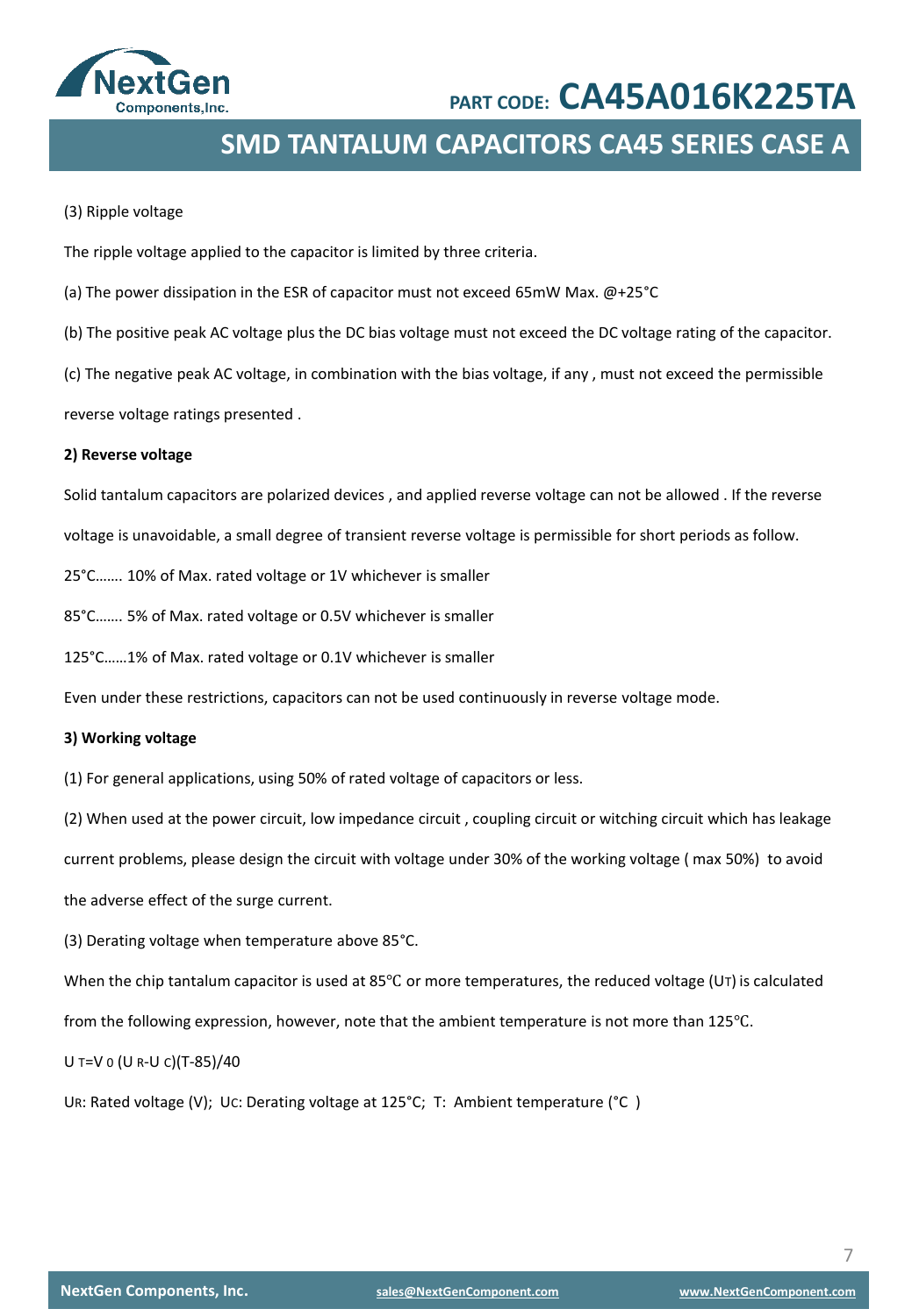

### **SMD TANTALUM CAPACITORS CA45 SERIES CASE A**

#### **4) Protective resistance**

In a circuit(switching circuit, charge / discharge circuit, etc.) that has an instantaneous current, series resistance is at least 3Ω/V, this can improve the reliability of tantalum capacitors. If the capacitor is in a low impedance circuit, the voltage applied to the capacitor should be half or one third of the rated voltage.

#### **5) Redundancy**

MnO2 tantalum capacitors will heat, and may cause fire and burn in the short circuit . This is determined by the situation, time and other factors. When the circuit is designed, it is possible to provide the best possible space to keep the tantalum capacitor reliability.

#### **6) Test Condition**

Ambient Temperature 25°C; Relative Humidity 60 to 70%; Air Pressure 800 to 1060mbar. Test and experiment, in order to make the test results not problems, it is necessary to will test the product after fully discharge. This product is a polar components, testing or when using it is strictly prohibited to will is negative pick back, in order to avoid performance failure

#### **7) Soldering**

The SMD tantalum capacitor can be used for reflow soldering, which is not suitable for wave soldering and manual welding. The reflow temperature are ≤250°C, ≤ 5 seconds. If you must use manual welding, should use the melted solder to contact lead, and the electric soldering iron power should be less than or equal to 25W, temperature should be less than 300℃, welding time should be less than 3 seconds, can not use electric iron contact the product lead directly, and in particular, can not contact the product ontology directly. Recommended profile conditions for convection and IR reflow reflect the profile conditions of the IPC/J-STD-020D standard for moisture sensitivity testing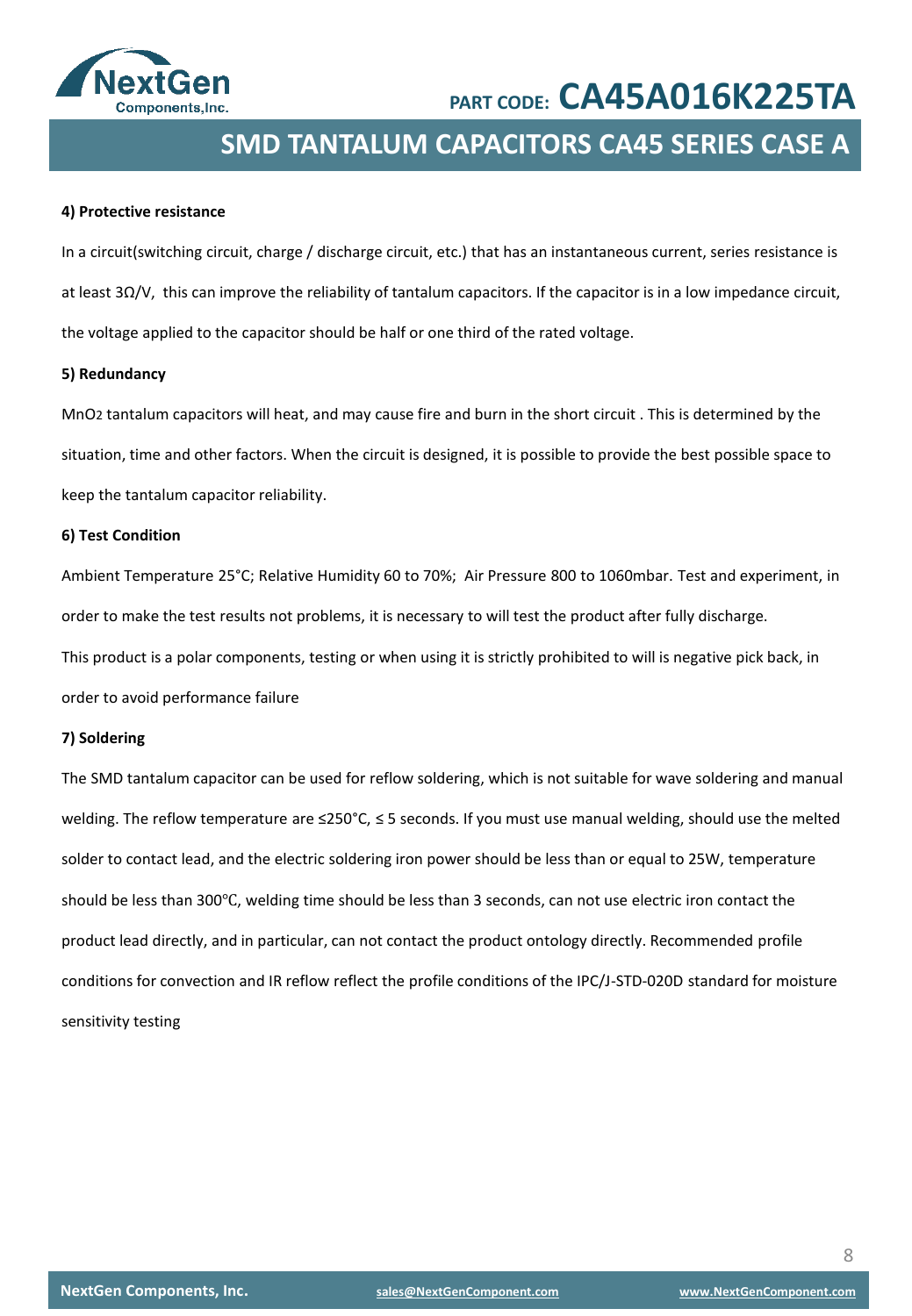

**SMD TANTALUM CAPACITORS CA45 SERIES CASE A**

#### . **8) Recommended Profile Conditions**



**Time**

| <b>Characteristics</b>                   | Unit      | Symbol                | SnPb Assembly | Pb-Free Assemble |
|------------------------------------------|-----------|-----------------------|---------------|------------------|
| Preheat Temperature Min.                 | °C        | T smin                | 100           | 150              |
| <b>Preheat Temperature Max.</b>          | °C        | T smax                | 150           | 200              |
| <b>Preheat time</b>                      | Second    | T <sub>s</sub>        | 60~120        | 60~120           |
| Ramp-up Rate                             | °C/Second | TLtoTp                | $\leq$ 3      | $\leq$ 3         |
| <b>Liquidous Temperature</b>             | °C        | <b>Τ</b> <sub>L</sub> | 183           | 217              |
| <b>Time Above Liquidous</b>              | Second    | t L                   | 30~150        | 60~150           |
| <b>Peak Temperature</b>                  | °C        | T p                   | 220 or 235    | 245 or 250       |
| Time within 5°C Max. Peak<br>Temperature | Second    | t p                   | $\leq 10$     | $\leq$ 3         |
| Ramp-down Rate                           | °C/Second | TptoTL                | $\leq 6$      | $\leq 6$         |
| Time 25°C to Peak<br>Temperature         | minute    |                       | $\leq 6$      | $\leq 6$<br>9    |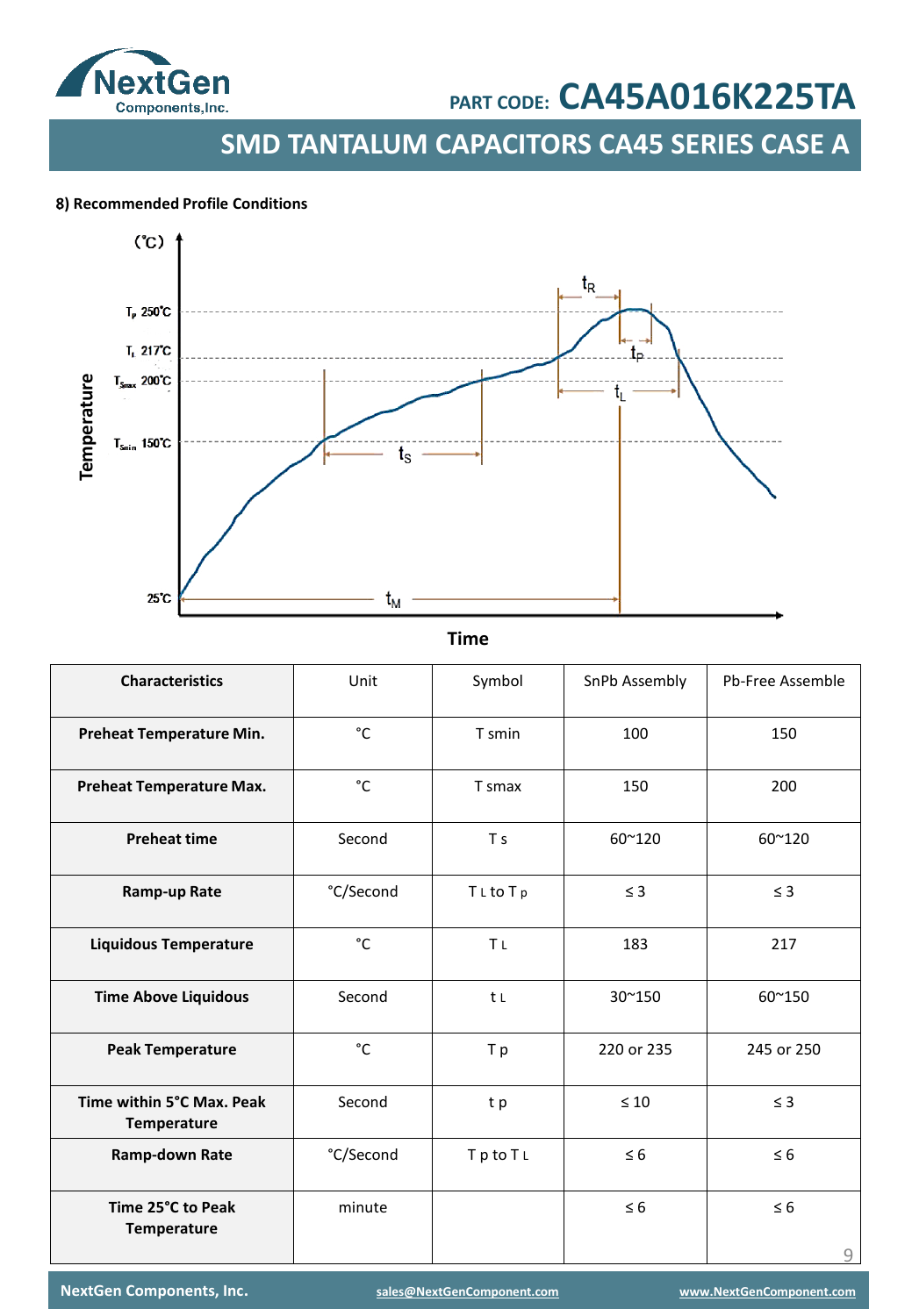

### **SMD TANTALUM CAPACITORS CA45 SERIES CASE A**

#### **9) Recommended Voltage Derating Guidelines**



#### **Temperature**

| Condition                                       | $-55 °C ° 85 °C$ |
|-------------------------------------------------|------------------|
| % Change in Working DC Voltage with Temperature | VR               |
| Recommended Max. Application @VR ≤10V           | 50 of VR         |
| Recommended Max. Application @VR ≥16V           | 30% of VR        |